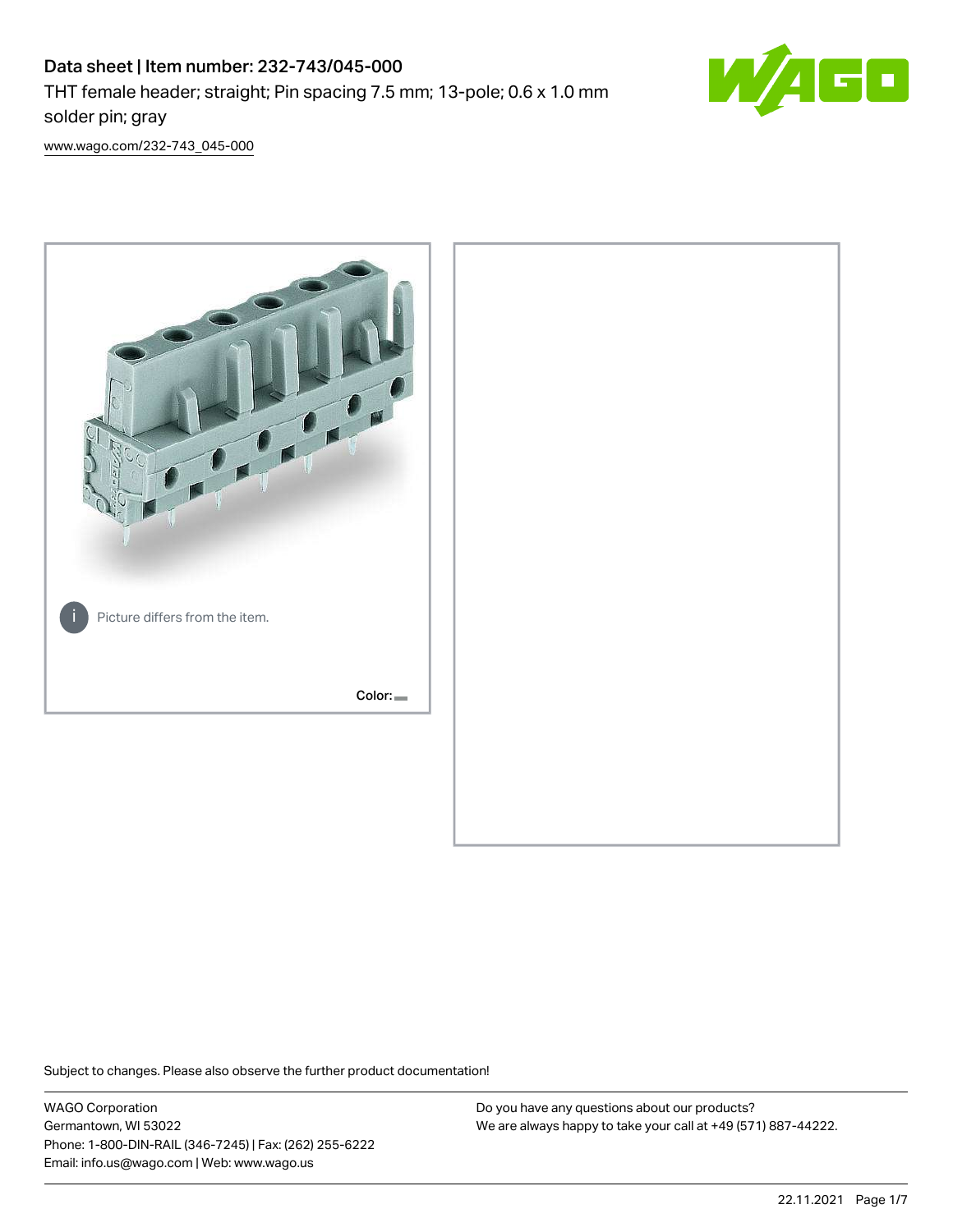

Dimensions in mm

 $L =$  (pole no.  $-1$ ) x pin spacing  $+5$  mm  $+ 1.5$  mm

2- to 3-pole female connectors – one latch only

#### Item description

- **H** Horizontal or vertical PCB mounting via straight or angled solder pins
- For board-to-board and board-to-wire connections
- Touch-proof PCB outputs  $\blacksquare$
- $\blacksquare$ Easy-to-identify PCB inputs and outputs
- $\blacksquare$ With coding fingers

Subject to changes. Please also observe the further product documentation! Data

WAGO Corporation Germantown, WI 53022 Phone: 1-800-DIN-RAIL (346-7245) | Fax: (262) 255-6222 Email: info.us@wago.com | Web: www.wago.us

Do you have any questions about our products? We are always happy to take your call at +49 (571) 887-44222.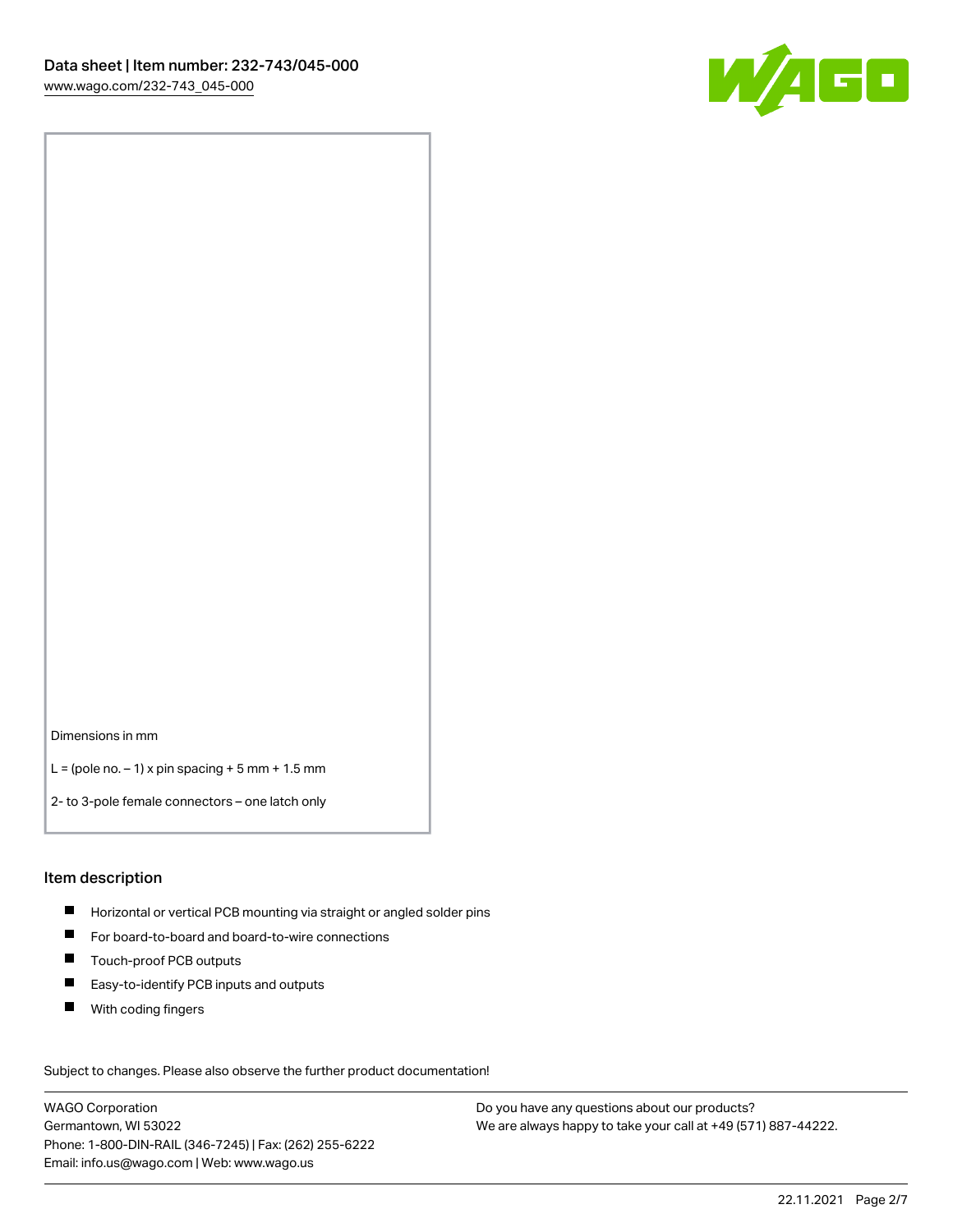

## Data Notes

| Safety information 1 | The MCS-MULTI CONNECTION SYSTEM includes connectors<br>without breaking capacity in accordance with DIN EN 61984. When<br>used as intended, these connectors must not be connected<br>/disconnected when live or under load. The circuit design should<br>ensure header pins, which can be touched, are not live when<br>unmated. |
|----------------------|-----------------------------------------------------------------------------------------------------------------------------------------------------------------------------------------------------------------------------------------------------------------------------------------------------------------------------------|
| Variants:            | Other pole numbers<br>3.8 mm pin projection for male headers with straight solder pins<br>Gold-plated or partially gold-plated contact surfaces<br>Other versions (or variants) can be requested from WAGO Sales or<br>configured at https://configurator.wago.com/                                                               |

## Electrical data

### IEC Approvals

| Ratings per                 | IEC/EN 60664-1                                                        |
|-----------------------------|-----------------------------------------------------------------------|
| Rated voltage (III / 3)     | 500 V                                                                 |
| Rated surge voltage (III/3) | 6 kV                                                                  |
| Rated voltage (III/2)       | 630 V                                                                 |
| Rated surge voltage (III/2) | 6 kV                                                                  |
| Nominal voltage (II/2)      | 1000 V                                                                |
| Rated surge voltage (II/2)  | 6 kV                                                                  |
| Rated current               | 12A                                                                   |
| Legend (ratings)            | $(III / 2)$ $\triangle$ Overvoltage category III / Pollution degree 2 |

## UL Approvals

| Approvals per                  | UL 1059 |
|--------------------------------|---------|
| Rated voltage UL (Use Group B) | 300 V   |
| Rated current UL (Use Group B) | 15 A    |
| Rated voltage UL (Use Group D) | 300 V   |
| Rated current UL (Use Group D) | 10 A    |

# Ratings per UL

| Rated voltage UL 1977 | 600 V |
|-----------------------|-------|
| Rated current UL 1977 |       |

Subject to changes. Please also observe the further product documentation!

| <b>WAGO Corporation</b>                                | Do you have any questions about our products?                 |
|--------------------------------------------------------|---------------------------------------------------------------|
| Germantown, WI 53022                                   | We are always happy to take your call at +49 (571) 887-44222. |
| Phone: 1-800-DIN-RAIL (346-7245)   Fax: (262) 255-6222 |                                                               |
| Email: info.us@wago.com   Web: www.wago.us             |                                                               |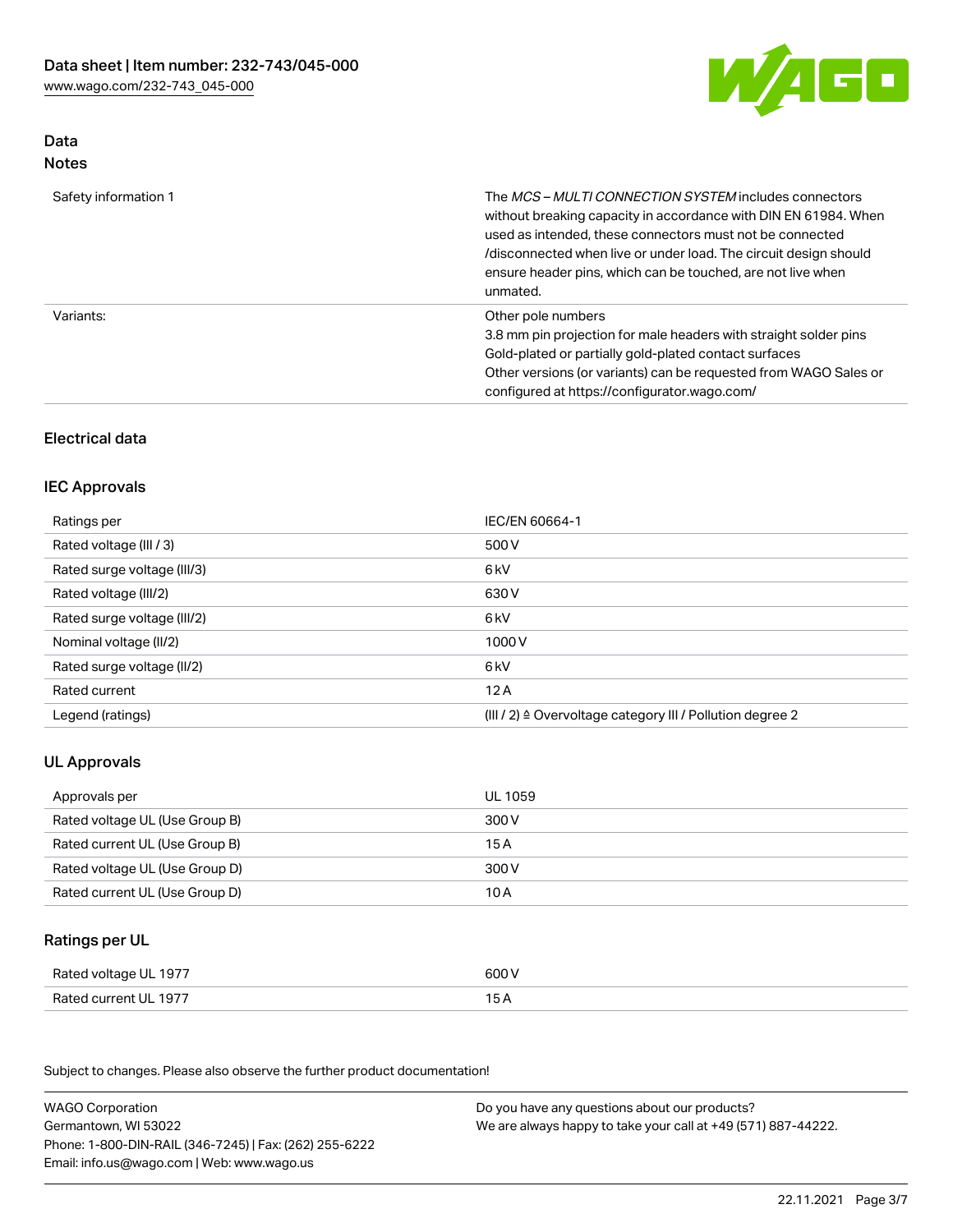

## CSA Approvals

| Approvals per                   | CSA   |
|---------------------------------|-------|
| Rated voltage CSA (Use Group B) | 300 V |
| Rated current CSA (Use Group B) | 15 A  |
| Rated voltage CSA (Use Group D) | 300 V |
| Rated current CSA (Use Group D) | 10 A  |

## Connection data

| Total number of potentials |  |
|----------------------------|--|
| Number of connection types |  |
| Number of levels           |  |

### Connection 1

| Number of poles |  |
|-----------------|--|
|                 |  |

# Physical data

| Pin spacing                          | 7.5 mm / 0.295 inch   |
|--------------------------------------|-----------------------|
| Width                                | 96.5 mm / 3.799 inch  |
| Height                               | 22.05 mm / 0.868 inch |
| Height from the surface              | 18.25 mm / 0.719 inch |
| Depth                                | 11.6 mm / 0.457 inch  |
| Solder pin length                    | 3.8 <sub>mm</sub>     |
| Solder pin dimensions                | $0.6 \times 1$ mm     |
| Drilled hole diameter with tolerance | $1.3$ $(+0.1)$ mm     |

## Plug-in connection

| Contact type (pluggable connector) | Female header |
|------------------------------------|---------------|
| Connector (connection type)        | for PCB       |
| Mismating protection               | No            |
| Mating direction to the PCB        | $90^{\circ}$  |
| Locking of plug-in connection      | Without       |

### PCB contact

| PCB Contact            | THT                                        |
|------------------------|--------------------------------------------|
| Solder pin arrangement | over the entire female connector (in-line) |

Subject to changes. Please also observe the further product documentation!

| <b>WAGO Corporation</b>                                | Do you have any questions about our products?                 |
|--------------------------------------------------------|---------------------------------------------------------------|
| Germantown, WI 53022                                   | We are always happy to take your call at +49 (571) 887-44222. |
| Phone: 1-800-DIN-RAIL (346-7245)   Fax: (262) 255-6222 |                                                               |
| Email: info.us@wago.com   Web: www.wago.us             |                                                               |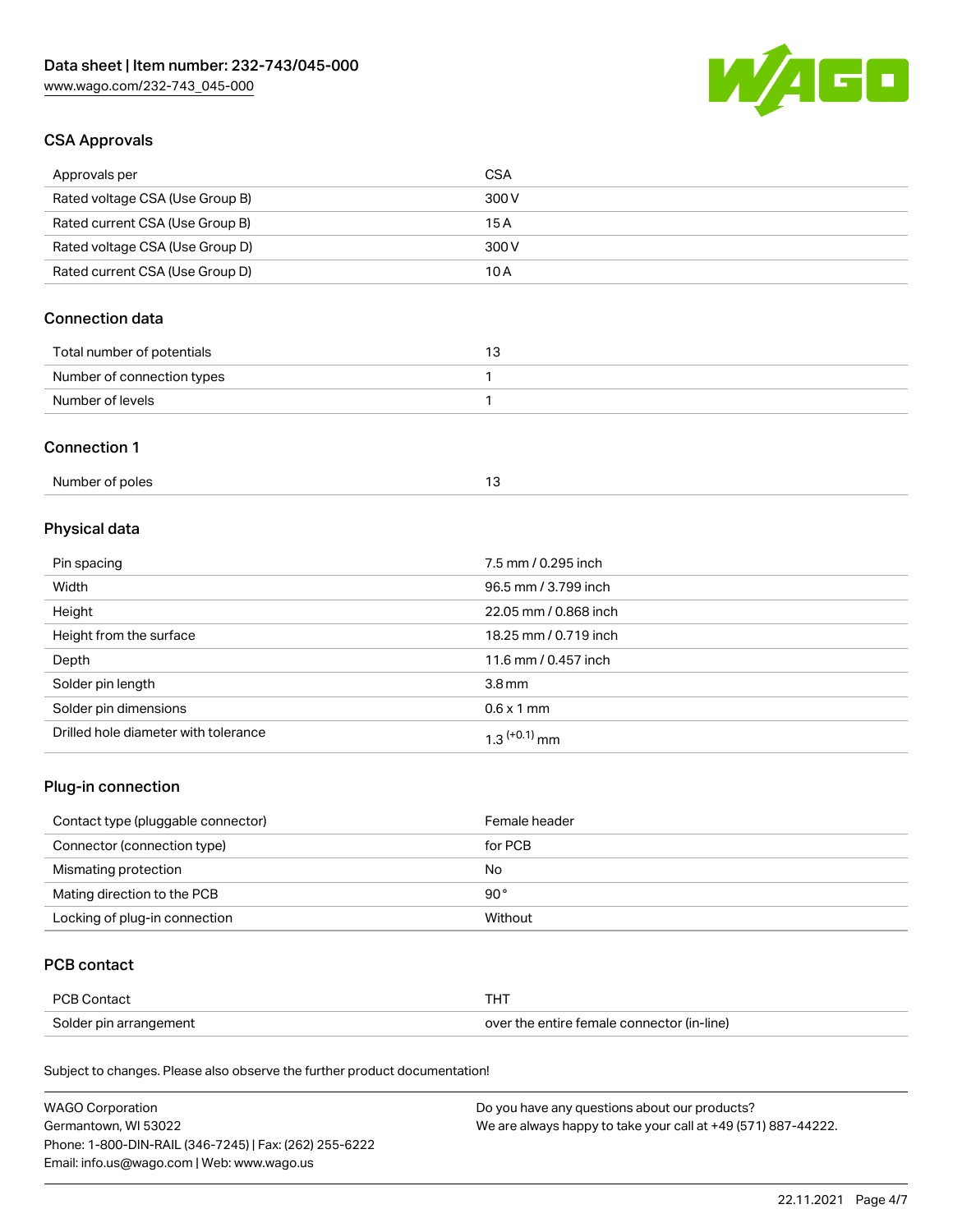

Number of solder pins per potential 1

### Material data

| Color                       | gray             |
|-----------------------------|------------------|
| Material group              |                  |
| Insulation material         | Polyamide (PA66) |
| Flammability class per UL94 | V <sub>0</sub>   |
| Contact material            | Copper alloy     |
| Contact plating             | tin-plated       |
| Fire load                   | 0.283 MJ         |
| Weight                      | 14.3g            |

### Environmental requirements

| Limit temperature range<br>$\blacksquare$ . The contract of the contract of the contract of the contract of the contract of the contract of the contract of the contract of the contract of the contract of the contract of the contract of the contract of the | $-60+85 °C$ |  |
|-----------------------------------------------------------------------------------------------------------------------------------------------------------------------------------------------------------------------------------------------------------------|-------------|--|
|-----------------------------------------------------------------------------------------------------------------------------------------------------------------------------------------------------------------------------------------------------------------|-------------|--|

## Commercial data

| Product Group         | 3 (Multi Conn. System) |
|-----------------------|------------------------|
| PU (SPU)              | 10 Stück               |
| Packaging type        | box                    |
| Country of origin     | DE                     |
| <b>GTIN</b>           | 4044918626033          |
| Customs tariff number | 85366990990            |

### Approvals / Certificates

#### Ship Approvals

| Logo                     | Approval                  | <b>Additional Approval Text</b> | Certificate<br>name |
|--------------------------|---------------------------|---------------------------------|---------------------|
| Ø                        | BV<br>Bureau Veritas S.A. | IEC 60998                       | 11915/D0<br>BV      |
| <b>BUREAU</b><br>VERITAS |                           |                                 |                     |

#### UL-Approvals

 $\mathbf{A}$ 

|      |                                |                                 | Certificate |
|------|--------------------------------|---------------------------------|-------------|
| Logo | Approval                       | <b>Additional Approval Text</b> | name        |
|      | UR                             | <b>UL 1059</b>                  | E45172      |
| o    | Underwriters Laboratories Inc. |                                 |             |

Subject to changes. Please also observe the further product documentation!

| <b>WAGO Corporation</b>                                | Do you have any questions about our products?                 |
|--------------------------------------------------------|---------------------------------------------------------------|
| Germantown. WI 53022                                   | We are always happy to take your call at +49 (571) 887-44222. |
| Phone: 1-800-DIN-RAIL (346-7245)   Fax: (262) 255-6222 |                                                               |
| Email: info.us@wago.com   Web: www.wago.us             |                                                               |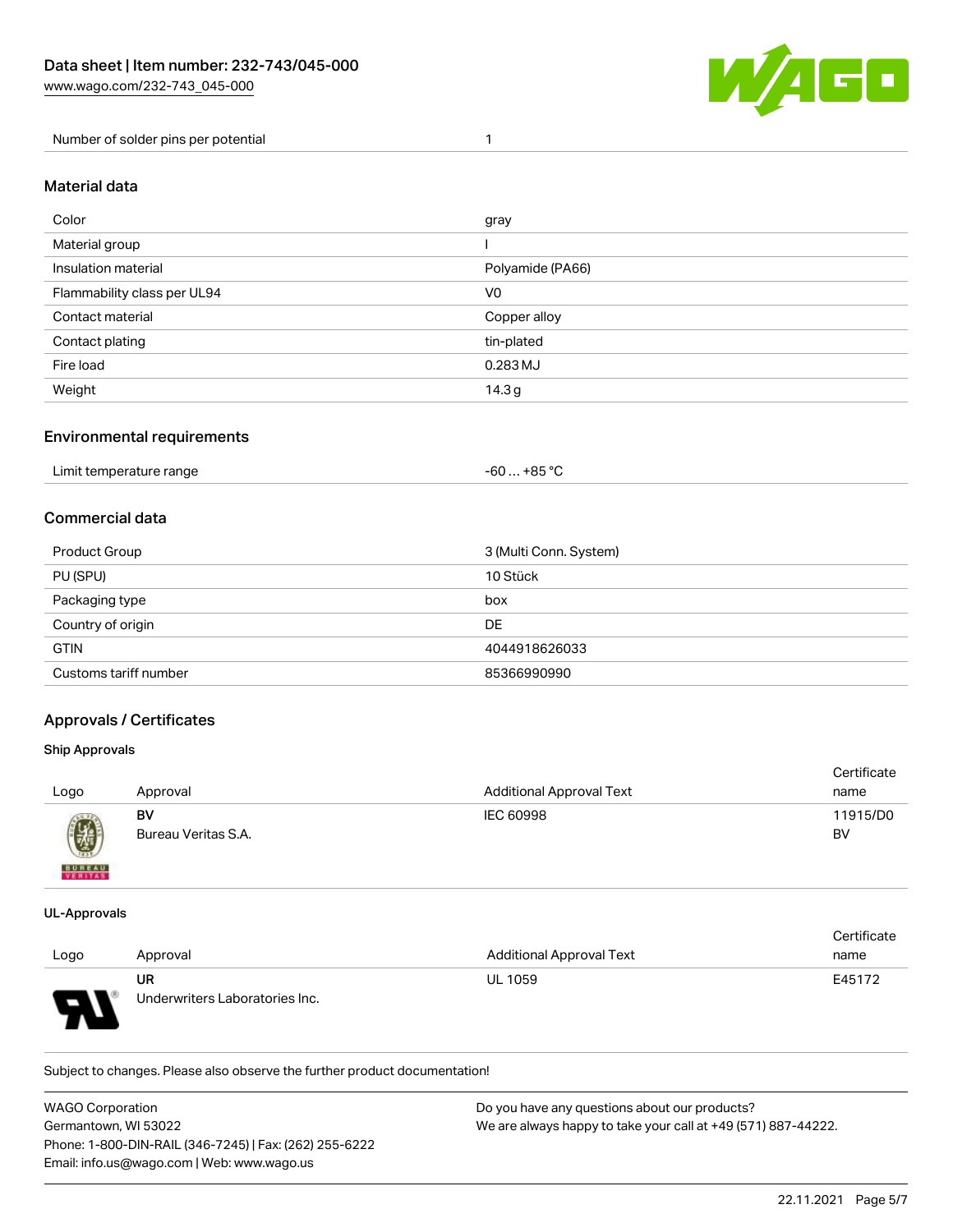



UR Underwriters Laboratories Inc. UL 1977 **E 45171** 

# Counterpart

|               | ltem no.731-613                                                                                                         | www.wago.com/731-613 |
|---------------|-------------------------------------------------------------------------------------------------------------------------|----------------------|
| $\mathcal{L}$ | 1-conductor male connector; CAGE CLAMP®; 2.5 mm <sup>2</sup> ; Pin spacing 7.5 mm; 13-pole; 2,50 mm <sup>2</sup> ; gray |                      |

### Optional accessories

#### Testing accessories

| Testing accessories                   |                                                                                                                                                                        |            |               |                      |
|---------------------------------------|------------------------------------------------------------------------------------------------------------------------------------------------------------------------|------------|---------------|----------------------|
|                                       | Item no.: 210-136<br>Test plug; 2 mm Ø; with 500 mm cable                                                                                                              |            |               | www.wago.com/210-136 |
|                                       | Item no.: 231-662<br>Test plugs for female connectors; for 7.5 mm and 7.62 mm pin spacing; 2,50 mm <sup>2</sup> ; light gray                                           |            |               | www.wago.com/231-662 |
| <b>Downloads</b><br>Documentation     |                                                                                                                                                                        |            |               |                      |
| <b>Additional Information</b>         |                                                                                                                                                                        |            |               |                      |
| Technical explanations                |                                                                                                                                                                        | 2019 Apr 3 | pdf<br>2.0 MB | Download             |
| <b>CAD files</b><br><b>PCB Design</b> |                                                                                                                                                                        |            |               |                      |
|                                       | Symbol and Footprint 232-743/045-000                                                                                                                                   |            | <b>URL</b>    | Download             |
|                                       | CAx data for your PCB design, consisting of "schematic symbols and PCB footprints",<br>allow easy integration of the WAGO component into your development environment. |            |               |                      |
| Supported formats:                    |                                                                                                                                                                        |            |               |                      |
|                                       | Accel EDA 14 & 15                                                                                                                                                      |            |               |                      |
|                                       |                                                                                                                                                                        |            |               |                      |
| H.                                    | Altium 6 to current version                                                                                                                                            |            |               |                      |

| <b>WAGO Corporation</b>                                | Do you have any questions about our products?                 |
|--------------------------------------------------------|---------------------------------------------------------------|
| Germantown, WI 53022                                   | We are always happy to take your call at +49 (571) 887-44222. |
| Phone: 1-800-DIN-RAIL (346-7245)   Fax: (262) 255-6222 |                                                               |
| Email: info.us@wago.com   Web: www.wago.us             |                                                               |